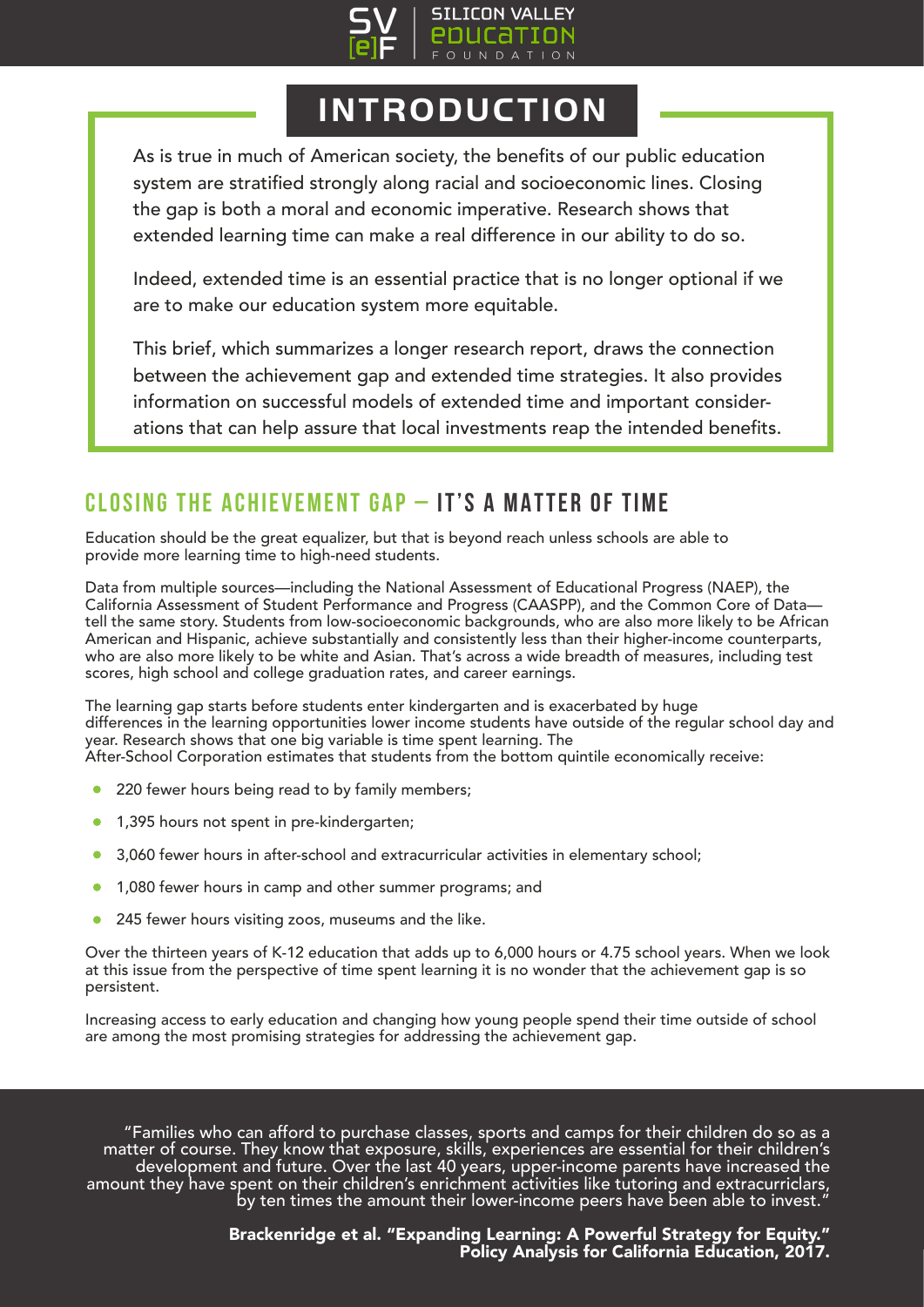### **SCHOOLS HAVE THREE BASIC OPTIONS FOR EXTENDING LEARNING TIME**

Within school settings, extended time has three dimensions, all of which can be targeted at high-need students:

- **.** Lengthening the school day by making regular school longer, adding enrichment activities before and after school, or doing both;
- Lengthening the school year, which typically involves summer programs; and
- Lengthening the "school career" by improving access and participation in preschool opportunities for under-represented groups and perhaps also offering a fifth year of free public high school to students who need it.

Targeting extra learning opportunities to specifically address the achievement gap makes extended time affordable. However, a "brute force" method of just increasing time will not be effective. School administrators, educators and community members need to be meticulous in their implementation of extended time in order to close the achievement gap.

Research and experience show that extended learning programs that make a difference in student success generally align student needs, school/district realities, and community assets and issues. A myriad of different models have been implemented throughout the United States, with somewhat mixed results. What follows is a brief sampling of those models.

#### Extending the School Year: Elevate [Math] Uses Summer to Accelerate Students' Learning and Support Teacher Learning

The Silicon Valley Education Foundation's Elevate [Math] program combines a 75-hour, 19-day intensive summer math program with three days of teacher professional development, including in-class coaching and professional learning group opportunities. This program focuses on middle school students in order to impact the achievement gap before students get to high school. It provides the equivalent of an additional half year of math instruction and targets students who need the extra time. A study by WestEd found that this model demonstrated significant positive results in math attainment for the students who participated.

#### Extending the School Day: Massachusetts Provides Funds and Flexibility to Support Local Approaches

The state of Massachusetts annually provides funds to schools that want to expand time spent in school, allowing districts to use the funds to:

- Provide more instructional time in core subjects,
- **Integrate enrichment and applied learning** opportunities into the school day, and
- Give teachers time for planning, analysis, lesson design and professional development.

Culmette Elementary District provides just one example of how local schools in the state configured successful programs. One school rethought the school day and week by adding seven hours a week to its schedule, lengthening the time spent in each class period and adding periods. Students now attended school from 7:30 a.m. to 3:35 p.m. One added period was a learning lab where underperforming students participated in small group tutoring while high-performing students had other learning opportunities. On Fridays, a local community organization offered recreational activities on-site for all students while teachers used the time for collaboration and professional development. The resulting gains in student performance were dramatic.

#### Longer School Careers: Preventing Achievement Gaps or Making Up for Them

Extensive research shows that low-income children enter kindergarten already behind their higher income peers, and that the same children are substantially less likely to participate in high quality early education programs before they enter kindergarten. In addition, the National Educators Association "recognizes that full-day kindergarten programs close the achievement gaps between young children from minority and low-income families and their peers." Given the evidence, it makes sense to invest in

pre-kindergarten programs for these students.

California is also in the midst of policy discussions about ways to incentivize districts to provide an additional year of high school for students who do not graduate on time. That includes adding to the state's public accountability reporting a five-year graduation rate, allowing schools to demonstrate their success with students who may need additional time to earn a regular high school diploma (e.g., students with disabilities and English learners).

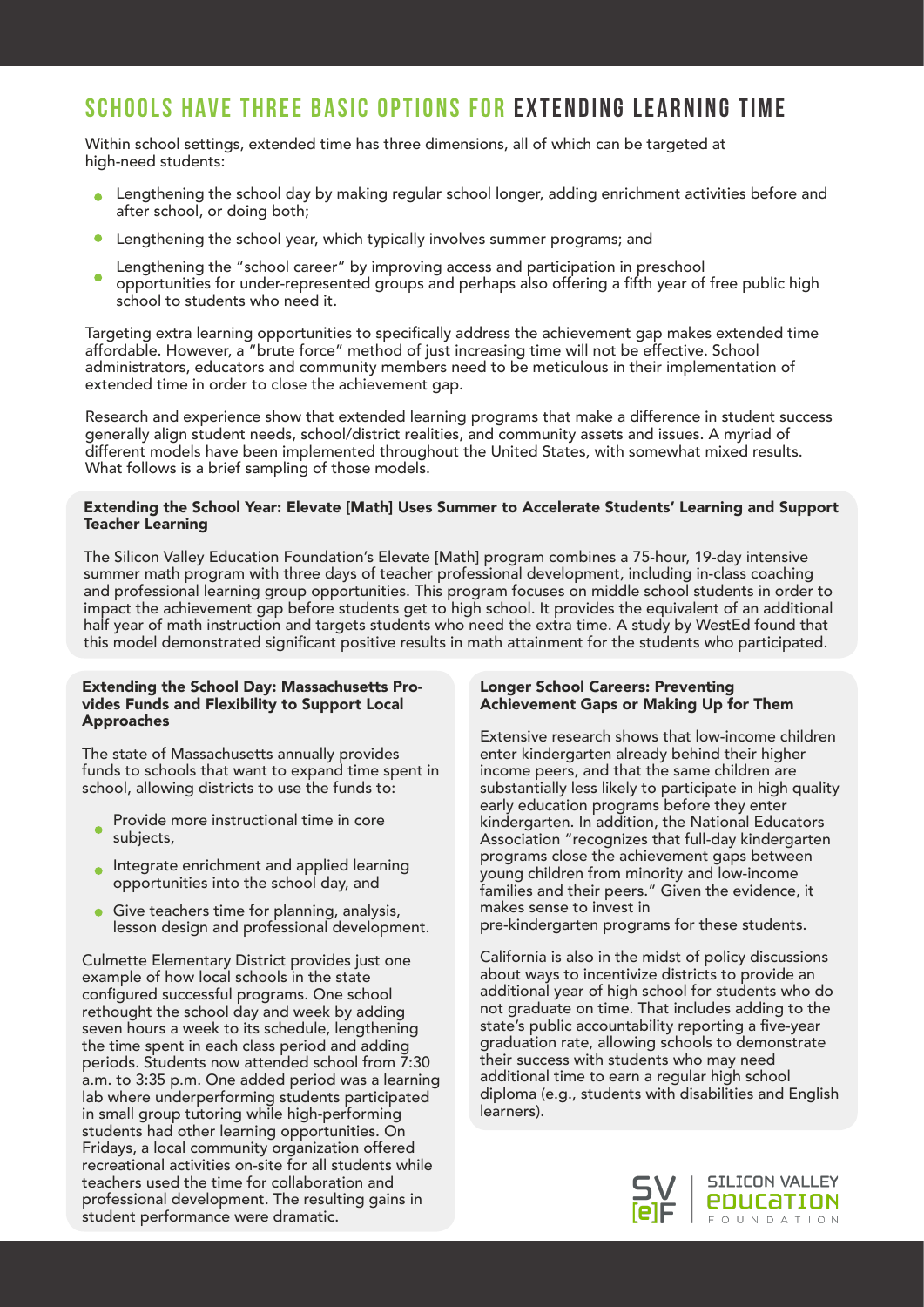### **MAKING EXTENDED TIME WORK REQUIRES COLLABORATION, PLANNING, AND INVESTMENT**

Implementing extended time programs that truly address the achievement gap requires that school and community leaders plan carefully. Creating programs that work starts with careful consideration of local goals, context and needs.

#### Considerations Related to Local Goals, Program Design and Partnerships

When contemplating how to use extended time, the central consideration should be how the program will support and align with district learning goals. Having a clear strategy and objective will help shape a program that gets results. Research shows that successful programs, whatever their shape, are planned with some critical issued addressed, including:

- The extent to which the program provides enrichment opportunities and active learning that complements but does not duplicate regular classroom instruction.
- A clear plan for identifying staff qualified to deliver the program and excited to participate, including  $\bullet$ the possibility of using the program as a professional development opportunity.
- Identification of community partners that would support the program and could bring assets—be they  $\blacksquare$ resources, knowledge or staff—that the school lacks.
- Opportunities within the program design to provide some intensive support for student learning (such  $\blacksquare$ as high-dosage tutoring).

#### Considerations Related to School and District Context

Extended time programs, targeted to high-need and under-achieving students often and early in their school careers, can be one of the most efficient investments that schools can make. That said, these programs do require additional funding, whether that is creative usage of existing funding streams (such as federal meal programs) or identifying outside sources.

Professional development is an important element in maximizing the value of extended time. The most effective strategies include professional learning communities and collaborative lesson planning as part of extended time programs.

On the other hand, teacher burnout is a reality that can prompt staff resistance to extended time proposals. It needs to be recognized and addressed. Policymakers and administrators need to coordinate closely with school faculty and staff, and their respective unions to find the right combination of incentives, both financial and professional. Supplementing staff with tutors can reduce costs and also can have the extra benefit of acting as a recruitment opportunity for prospective teachers.

#### Considerations Related to What Families and Students Want

Public support for extended time programs is heavily variable based on the form the programs take. Surveys have shown both positive and negative opinions, which have also played out in terms of program participation.

For example, some voluntary extended time programs have had disappointing family response, with nearly 50% of eligible low-SES students not enrolling. One aspect of this involves the students themselves. Schools have found that it is essential to work with students and families to determine what sort of after-school and summer enrichment programs the school should offer.

Extended time programs offer opportunities to strengthen parent involvement and community support. Examples include using extended time to discuss student progress with parents and show them ways to supplement learning at home. Opportunities for students to participate in service learning can also bolster student engagement and strengthen school-community ties.